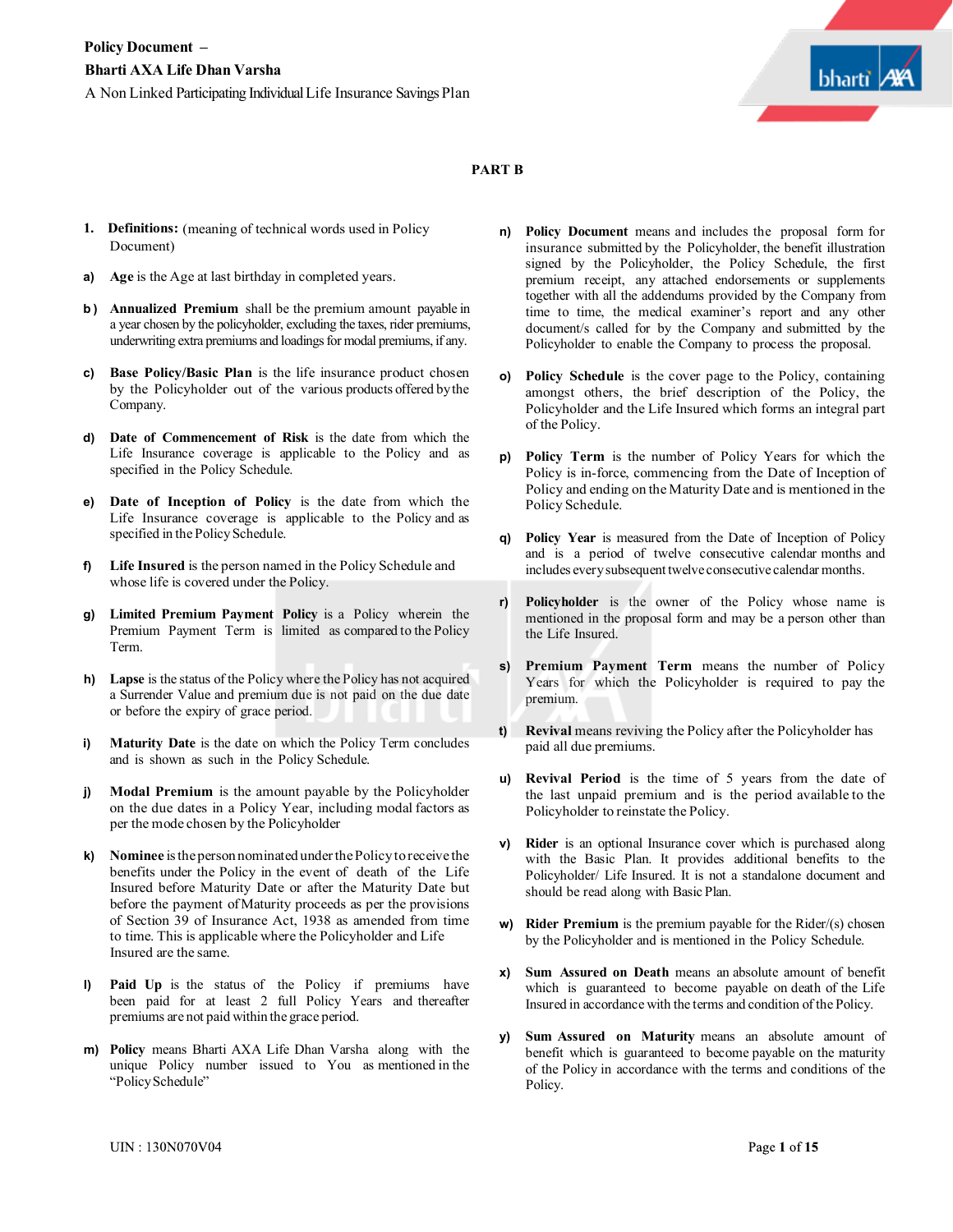



**z) Surrender** means complete withdrawal/ termination of the entire Policy

**aa) Surrender Value** means an amount, if any, that becomes payable in case of Surrender in accordance with the terms and conditions.

**bb) The Company /Company** means Bharti AXA Life Insurance Company Limited.

**cc) You/Your/Yours**refersto the Policyholder / Life Insured.

**The terms defined above shall also act as a reference guide to the Policy Document in terms of IRDA of India Circular No.IRDA/LIFE/CIR/GDL/034/01/2014 dated 14 January 2014'**

# **PART C**

#### **Benefits payable**

# 1. **Death Benefit**

Upon death of the Life Insured, provided the Policy is in-force and all due premiums till the date of death have been paid; the Company will pay the death benefit which shall be higher of the following:

- Sum Assured on Death
- 105% of all premiums paid as on the date of Death

The Sum Assured on Death shall be the highest of the following

- 10 times Annualized Premium\*
- Absolute amount assured to be paid on death equal to the Sum Assured under the Policy
- Sum Assured on Maturity where the Sum Assured on Maturity is the Sum Assured under the Policy

\*Annualized Premium shall be the premium amount payable in a year chosen by the policyholder, excluding the taxes, rider premiums, underwriting extra premiums and loadings for modal premiums, if any.

Anysurvival benefit already paid will not be deducted fromthe Death Benefit as defined above

Subject to the exclusions as mentioned in the Policy Document, the death benefit shall be payable for death under all situations (including death during declared or undeclared war, civil commotion, invasion, terrorism, Naxalite Operation and hostilities).

# **2. Maturity Benefit**

Subject to the Policy being in force and all due premiums have been paid, the Sum Assured on Maturity shall be payable, where the Sum Assured on Maturity is the Sum Assured under the Policy and is as printed in the Policy Schedule.

#### **3. Survival Benefit**

Subject to the Policy being in force and all due premiums being paid, a Guaranteed Survival Benefit of 6% of Sum Assured will be payable every year starting from the end of 10th Policy Year onwards till Maturity (except in the Policy Year coinciding with the Maturity of the plan) or Death, whichever is earlier.

### **4. Non-Guaranteed Benefits**

The Company may declare Non-Guaranteed Cash Bonuses at the end of every financial year in accordance with its internal guidelines. Non-Guaranteed Annual Cash bonuses (if declared) will be payable every year, starting from the end of the 7th Policy Year, till Maturity or Death, whichever is earlier, provided all premiums due till the due date of payment of bonuses are paid and the Policy is in force. No bonuses shall be payable in the first 6 policy years. The rate of the Cash Bonus is not guaranteed. The Non-Guaranteed Cash Bonus is declared as a percentage of the Sum Assured on Maturity of Your Policy.

#### **5. Payment of Premium**

- **i.** You are required to pay Premiums on the due dates and for the amount mentioned in the Policy Schedule.
- **ii.** You are required to pay Premiums for the entire Premium Payment Term.
- **iii.** Premium Payment modes available under the Policy are annual, half yearly, quarterly and monthly.
- **iv.** If the Policyholder discontinues the payment of premiums, the Policy will be treated as Lapsed or Paid-up as perthe conditions under Part D section 2.

# **6. Grace Period**

Grace period is the time extended by the Company to facilitate the Policyholder to pay the unpaid premium, in case the premium/s had not been paid as on the due date. The Policyholder gets grace period (30 days for annual/ semi-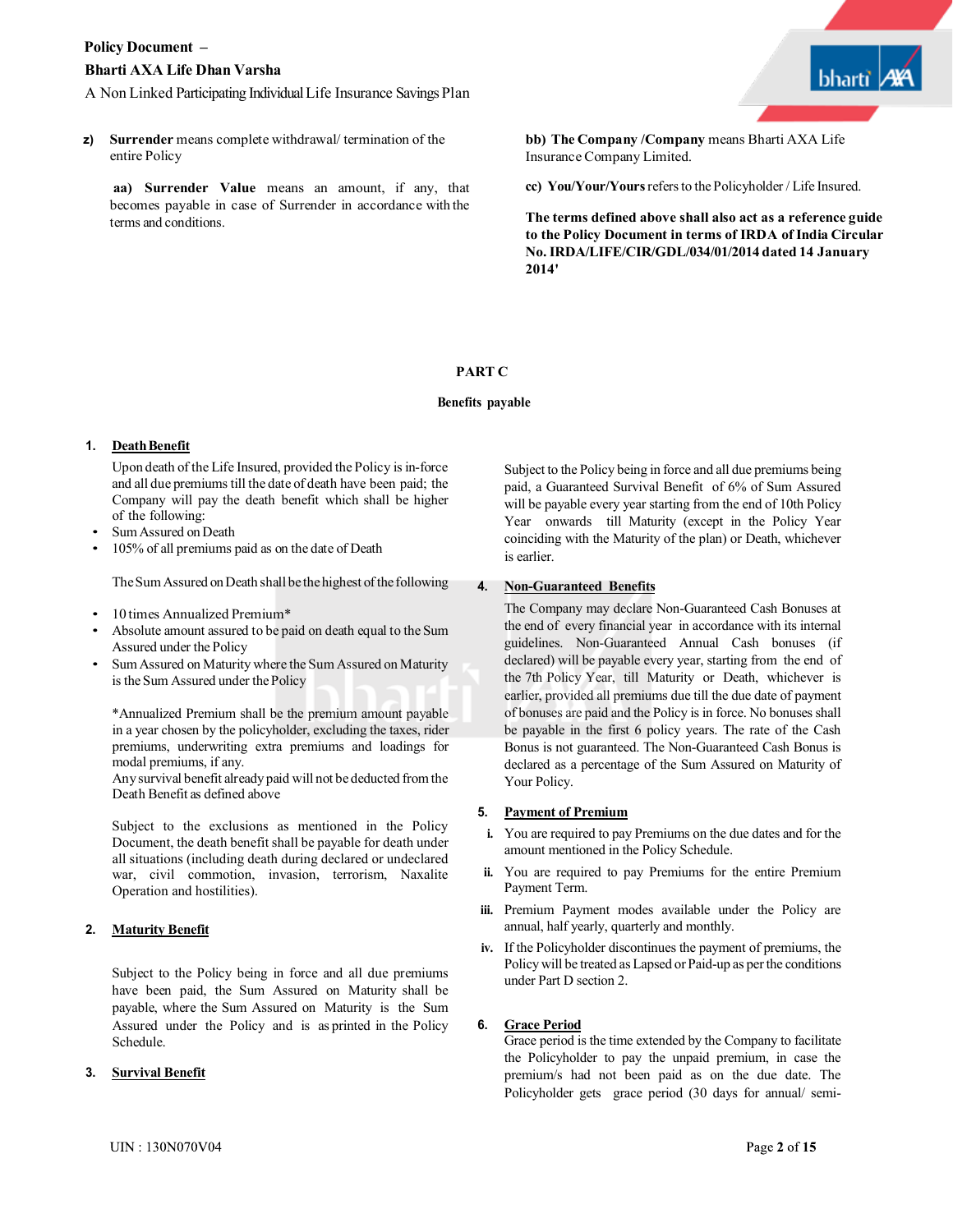annual/quarterly premium payment modes and 15 days for monthly mode) to pay the premium which fell due and the benefits under the Policy remain unaltered during this period.

# **1. FreeLook Period**

If the Policyholder disagrees with any of the terms and conditions of the Policy, there is an option to return the original Policy along with a letter stating reason/s within 15 days of receipt of the Policy in case of offline Policy and within 30 days of receipt of the Policy in case of Policy sourced through distance marketing (i.e. online sales). The Policy will accordingly be cancelled and the Policyholder shall be entitled to a refund of the premium paid, subject only to a deduction of a proportionate risk premium for the period on cover and the expenses incurred by the Company on medical examination of the proposer and the stamp duty charges. All rights under this Policy shall stand extinguished immediately on cancellation of the Policy under the free look option.

If the Policy is opted through Insurance Repository (IR), the computation of the said Free Look Period will be as stated below:-

For existing e-Insurance Account: Computation of the said Free Look Period will commence from the date of delivery of the e mail confirming the credit of the Insurance Policy by the IR.

For New e-Insurance Account: If an application for e-Insurance Account accompanies the proposal forinsurance, the date of receipt of the 'welcome kit' from the IR with the credentials to log on to the e- Insurance Account(e IA) or the delivery date of the email confirming the grant of access to the eIA or the delivery date of the email confirming the credit of the Insurance Policy by the IR to the eIA, whichever is later shall be reckoned for the purpose of computation of the free look period.

#### **2 . Discontinuanceof due premiums**

#### **a. If Policy has not acquired Surrender Value**

If at least two consecutive Annualized Premiums have not been paid within the respective grace periodallowed, then the Policy will Lapse with effect from the date of such unpaid premium. Lapsation of the Policy shall extinguish all the rights and benefits which the Policyholder is entitled to under the Policy.

#### **b. If Policy has acquired Surrender Value**

If at least two Annualized Premiums have been paid and further



#### **PART D**

premiums have not been paid due to any reason, the Policy will automatically be converted into Paid Up. Once the Policy becomes Paid Up, and all the benefits under the Policy i.e. the Death Benefit, Surrender and Maturity Benefit would be reduced and calculated as given below.

| Paid Up<br><b>Benefits</b> | <b>Benefit Payable</b>                                                                                       |
|----------------------------|--------------------------------------------------------------------------------------------------------------|
| Maturity<br><b>Benefit</b> | Paid Up Sum Assured on Maturity                                                                              |
| Death Benefit              | Paid Up Sum Assured on Death                                                                                 |
| Survival<br><b>Benefit</b> | 6% x (Sum Assured x Number of<br>Premiums paid/Number of<br>Premiums payable)                                |
| Surrender                  | Special Surrender Value Factors x Sum<br>Assured x (Number of premiums paid /<br>Number of Premiums payable) |

#### Where,

Paid up SumAssured on Maturity = (Number of Premiums paid X Sum Assured on Maturity) Number ofPremiums Payable

Paid up Sum Assured on Death = (Number of Premiums paid X Sum Assured on Death) Number of Premiums Payable

Once the Policy becomes Paid Up, it will cease to participate in any future bonuses that may be declared by theCompany.

#### **3. Surrender Benefits**

#### **a. Guaranteed Surrender Value**

The Policy acquires a Surrender Value after the payment of at least two consecutive Annualized Premiums. On Surrender the Guaranteed Surrender Value equal to Guaranteed Surrender Value factors multiplied by cumulative Premiums paid till Date of Surrender less sum of all Survival benefits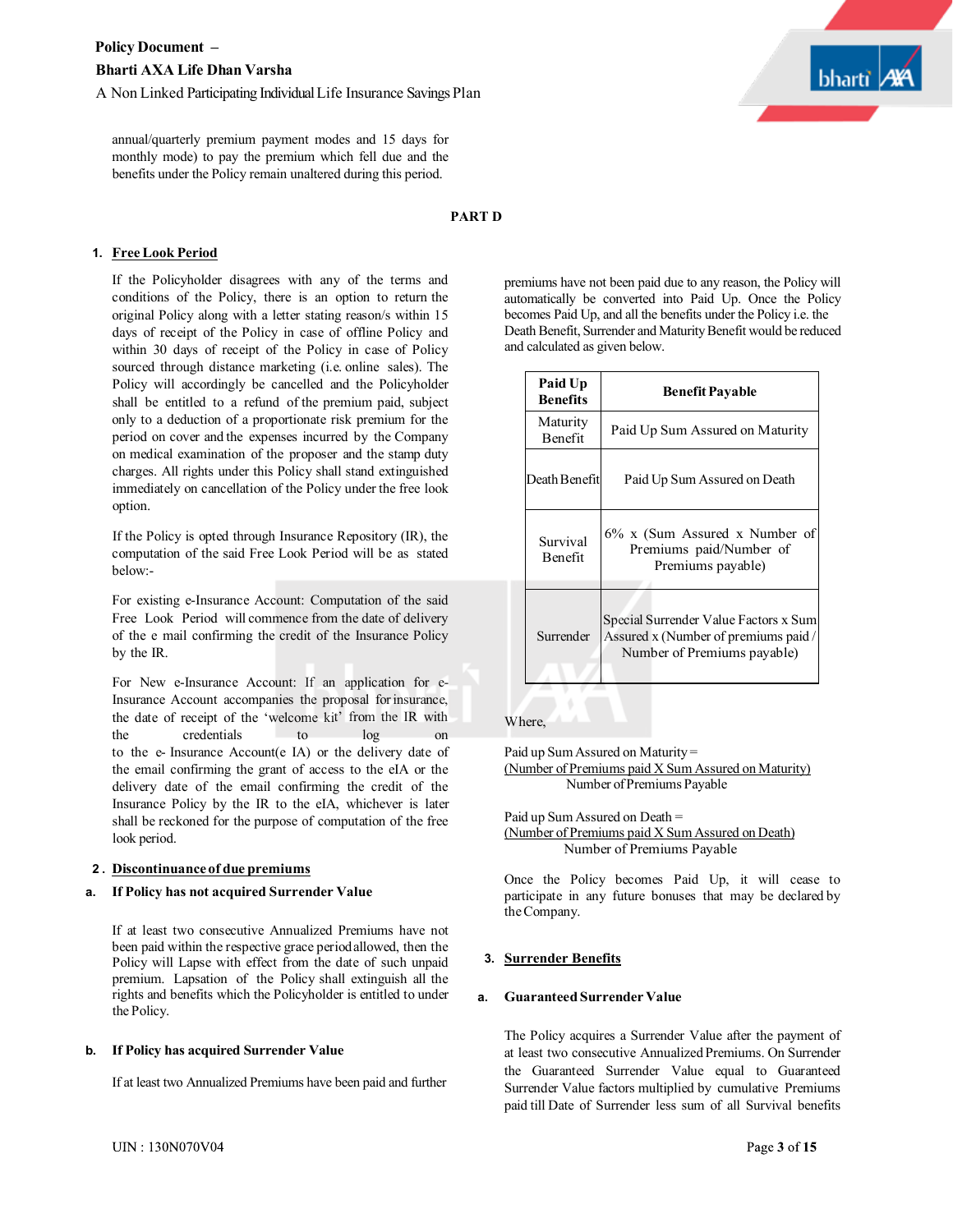

paid till date of Surrender, will be payable as lump sum amount.

The Guaranteed Surrender Value factors as a percentage of cumulative Premiums paid are as mentioned in the table below:

|                         | Premium Payment Term |          |
|-------------------------|----------------------|----------|
| Policy Year             | 10 years             | 15 years |
| $\mathbf{1}$            | $0\%$                | $0\%$    |
| $\overline{c}$          | 30%                  | 30%      |
| 3                       | 35%                  | 35%      |
| $\overline{\mathbf{4}}$ | 50%                  | 50%      |
| 5                       | 50%                  | 50%      |
| 6                       | 50%                  | 50%      |
| 7                       | 50%                  | 50%      |
| 8                       | 50%                  | 50%      |
| 9                       | 50%                  | 50%      |
| 10                      | 55%                  | 55%      |
| 11                      | 60%                  | 55%      |
| 12                      | 65%                  | 55%      |
| 13                      | 70%                  | 60%      |
| 14                      | 75%                  | 65%      |
| 15                      | 75%                  | 70%      |
| 16                      | 80%                  | 75%      |
| 17                      | 85%                  | 75%      |
| 18                      | 90%                  | 80%      |
| 19                      | 95%                  | 80%      |
| 20                      | 95%                  | 85%      |
| 21                      | -                    | 90%      |
| 22                      |                      | 90%      |
| 23                      |                      | 95%      |
| 24                      |                      | 95%      |
| 25                      |                      | 95%      |

#### **b. SpecialSurrender Value:**

The Company may declare Special Surrender Values at such other rates not less than the Guaranteed Surrender Values as specified above. These rates are not guaranteed and will be declared by the Company from time to time, subject to prior approval fromIRDA of India.

On Surrender of the Policy a lump sum amount equal to higher of Special Surrender Value or Guaranteed Surrender Value will be paid to the Policyholder.

The Surrender Value payable will be subject to any statutory or any other restrictions as may be applicable. Surrender of the Policy shall extinguish all the rights and benefits of the Policyholder under the Policy.

#### **4. Revival**

The Revival shall be as per the Company approved Policy.

The effective date of Revival is the date on which the below conditions are satisfied and the risk is accepted by the Company. The Revival of the Policy may be on terms different from those applicable to the Policy before it lapsed. The Revival will take effect only on it being specifically communicated by the Company.

A Policy which has lapsed may be Revived for full benefits subject to the following conditions;

- a) The application for Revival is made within five (5) years from the date of first unpaid premium
- b) Satisfactory evidence of insurability of the Life Insured is produced
- c) Payment of an amount equal to all unpaid premiums together with interest at such rate as the Company may charge for such Revival, as decided by the Company from time to time, subject to prior approval from IRDAI The revival interest rate will be calculated on the 1st of April every year and will be derived as average of last six months 10 year G.Sec\* yield of the immediate last financial year plus 0.5%. The revival rate of interest for FY 19-20 is 8.04%.
- d) Terms and conditions as may be specified by the Company from time to time.

\*The source of 10 year G-sec is The Clearing Corporation of India Ltd (ccilindia.com) Negotiated Dealing System – Order Matching (NDS-OM) Platform.

**(i) If the Policy is in Lapsed status** *(i.e. If at least two consecutive Annualized Premiums have not been paid)***:** In case of death of the Life Insured during the Revival period, no benefit is payable to the Nominee.

In the event of survival at the end of Revival period and if the Policy is not revived, the Policy shall be terminated and no benefit is payable.

**(ii) If the Policy is in Paid Up status** *(i.e. If at least two Annualized Premiums have been paid)***:** If the Paid Up Policy is not revived within the period allowed for revival, the Policy shall continue to be in the Paid Up status and Paid Up Value as mentioned in Part D sub section 2b shall become payable at Maturity, Survival, Surrender or on Death.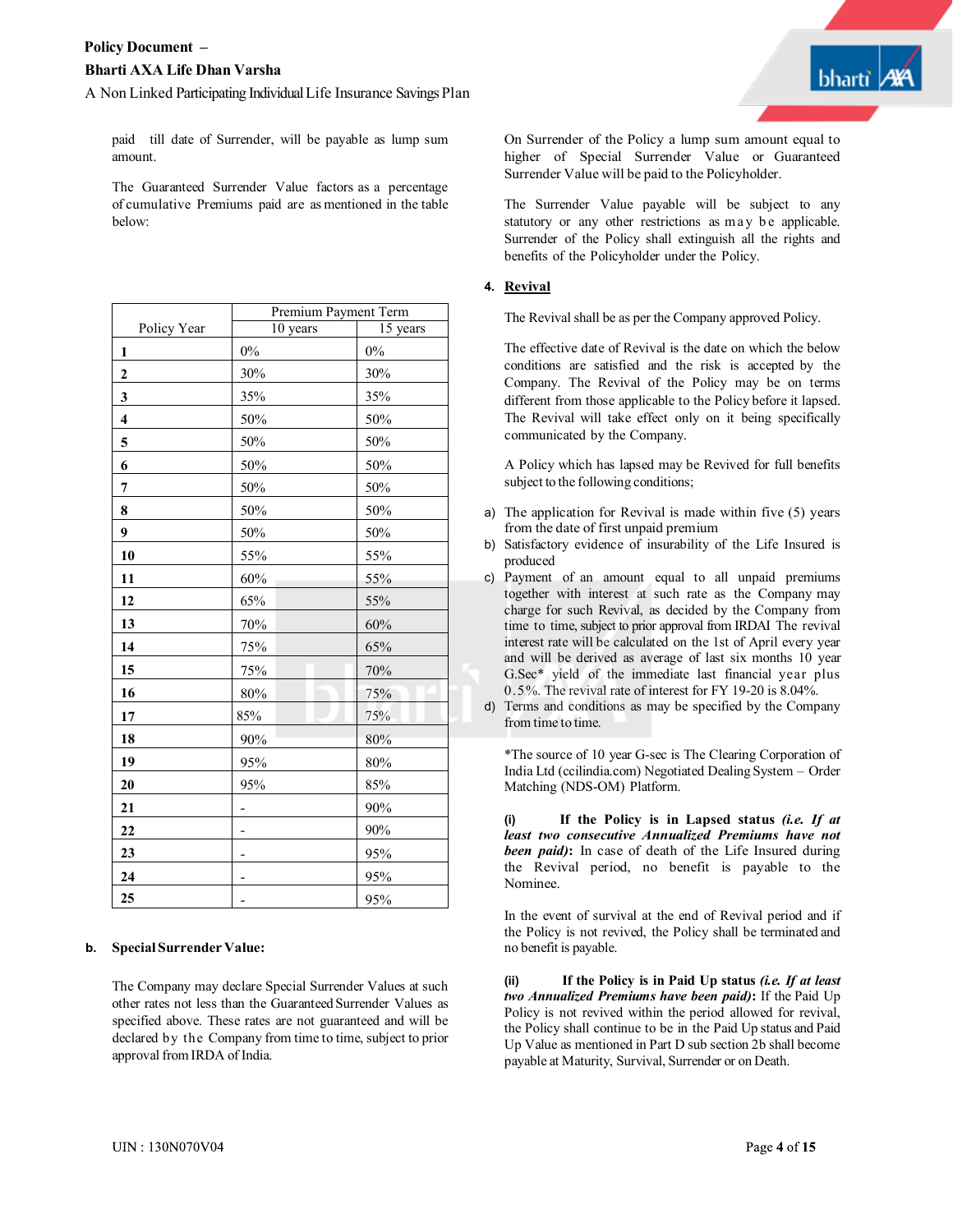In case of death due to suicide within 12 months from the date of commencement of risk under the policy or from the date of revival of the policy, as applicable, the nominee or beneficiary of the policyholder shall be entitled to at least 80% of the total premiums paid till the date of death or the surrender value available as on the date of death whichever is higher, provided the policy is in force.

### **6. Termination**

The Policy will terminate on the earliest of the following:

- a) At the end of Revival period in case of Lapsed Policy as mentioned in Part D section 4(i) or
- b) On the date the Company pays the Surrender Value
- c) Upon receipt of written intimation about the death of Life Insured along with a supporting document to the satisfaction of theCompany and on payment of Death Benefit or
- d) The Maturity Date of the Policy or
- e) Acceptance of Freelook request bytheCompany.
- f) In case the Loan outstanding against the Policy exceeds the Surrender Value of the Policy

#### **7. Loan**

Loans may be granted by the Company to the Policyholder provided the Policy is in effect and has acquired Surrender Value. The loan which may be granted shall always be within the applicable Surrender Value ofthe Policy and shall be subject to the following terms and conditions:

- 1. The loan shall carry interest at the rate specified by the Company at the time of advancing the loan. The loan interest rate will be equal to the prevailing 10 year GSec\* rate plus 3%. The interest rate in a Policy loan is not guaranteed and could be reviewed by the Company on 1<sup>st</sup> of April every year. The interest rate on loan for FY 19-20 is 10.35%.
- 2. The Policyholder shall assign the Policy absolutely to, and be held by, the Company as security forrepayment of the loan and interest thereon;
- 3. The interest shall be calculated on a daily basis and the Policyholder can choose the method and frequency of billing of the loan interest amount.
- **5. Suicide** 4. The loan amount plus the outstanding interest will be adjusted against any benefits payable to the Policyholder
	- the loan in full with interest, the Company shall be entitled to recover the outstanding loan and interest from any monies payable under the Policy; 5. In case the Policy results in a claim before the repayment of
	- 6. In case the Policy is in Paid Up status, then the outstanding loan amount together with the interest shall not be equal to or exceed the Surrender Value of the Policy at any point of time. In case the outstanding loan amount with interest is greater than or equal to the Surrender Value, the Policy shall stand terminated and all future benefits will cease to exist. In-force premium paying/fully Paid Up Policy will never be cancelled for any contingencies arising from Policy loan payments.
	- 7. The minimum amount of loan under this Policy is Rs.15,000.
	- 8. The loan amount will not exceed 70% of the Surrender Value.

\*The source of 10 year G-sec is The Clearing Corporation of India Ltd (ccilindia.com) Negotiated Dealing System– Order Matching (NDS-OM) Platform.

#### **8. Policy alterations / Modifications**

Only a duly authorized officer of the Company has the power to effect changes on the Policy/Plan at the request of the Policyholder, subject to the rules of the Company and within the regulatory parameters.

# **9. Advance Premium**

- (i) Collection of advance premium shall be allowed within the same financial year for the premium due in that financial year. However, where the premium due in one financial year is being collected in advance in earlier financial year, the same may be collected for a maximum period of three months in advance of the due date of the premium.
- (ii) The premium so collected in advance shall only be adjusted on the due date of the premium.

#### **PARTE**

**Part E is not applicable to this Policy.**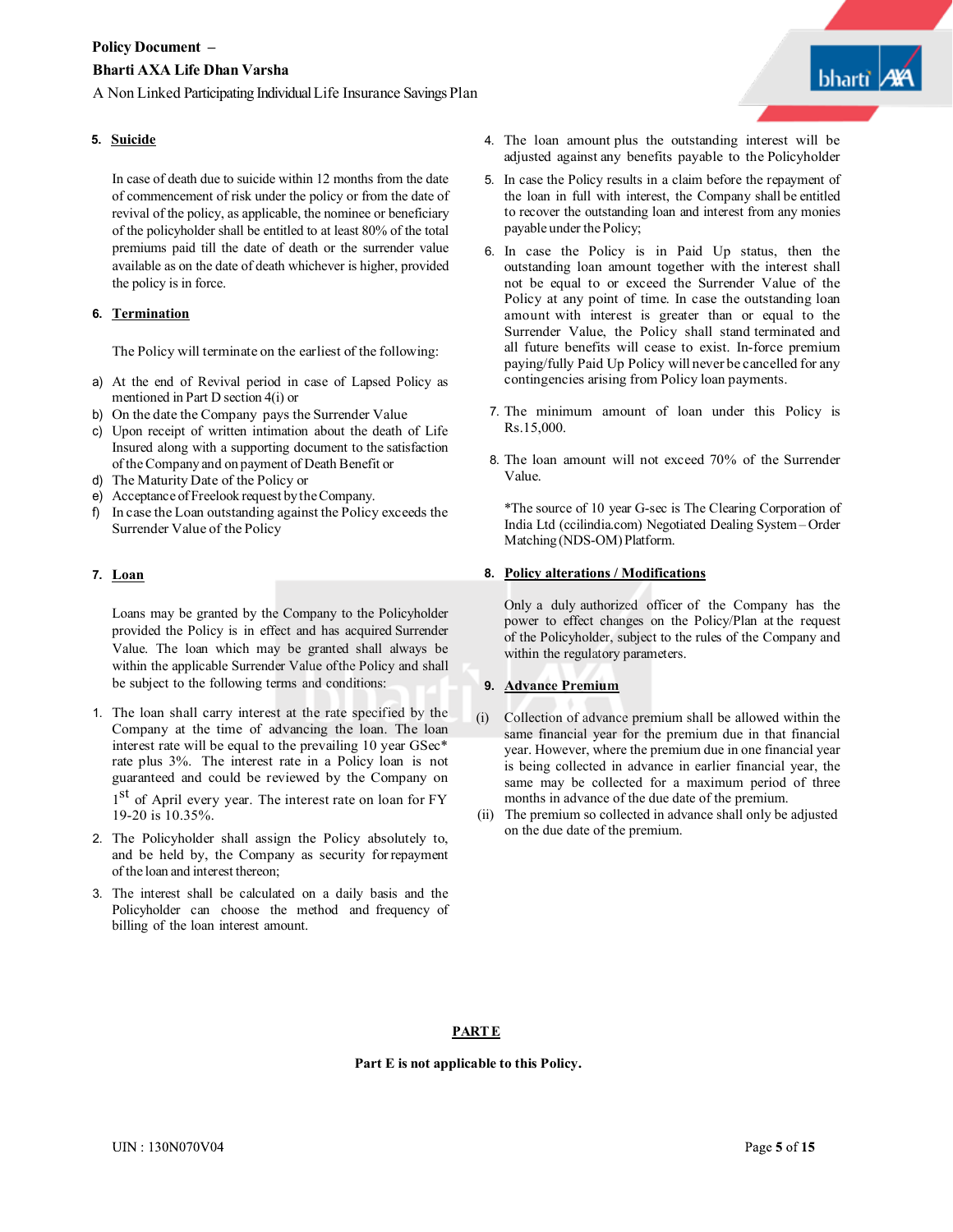

### **PARTF**

#### **1. FraudAndMisrepresentation**

Fraud, Misrepresentation and forfeiture would be dealt with in accordance with provisions of Sec 45 of the Insurance Act 1938 as amended from time to time. *[A Leaflet containing the simplified version of the provisions of Section 45 is enclosed in appendix – III for reference]*

#### **2. Claims**

The Company would require the following primary documents in support of a claim at the stage of claim intimation under the Policy:

**For Maturity Benefit:** Claimant's Statement, KYC Documents and personalized cancelled cheque of the Claimant or beneficiary, acceptable to the Company.

**For Death Benefit (other than death due to Accident/ natural death)**: The original Policy (entire booklet), Death Certificate of the Life Insured, Claimant's Statement and KYC Document of the Claimant or beneficiary, acceptable to the Company and Copy of medical records pertaining to treatment taken by the insured such as admission notes, discharge / death summary, test report etc. available if any.

**For Death Benefit (death due to Accident/Unnatural death):** First Information Report (FIR) and Post Mortem report is required in addition to the documents required for Death Benefit (other than death due to Accident/ natural death) as mentioned above.

The Company is entitled to call for additional documents, if in the opinion of the Company such additional documents are warranted to process the claim. **Easy ways of claim intimation**

- **Walk in to your nearest Bharti-AXA Life Branch**
- **Call us Toll Free: 1800-102-4444\***
- **E-mailus: claims@bhartiaxa.com\***
- **Have us call you\***

\*Claims intimated through these modes will be considered as verbal intimation. Claim will be formally registered only when written intimation is received at branch or directly to Claims team at Head Office

#### **3. Misstatement of Age and Gender**

- If the correct Age of the Life Insured is different from that mentioned in the proposal form, the Company will assess the eligibility of the Life Insured for the Policy in accordance with the correct Age of the Life Insured.
- If on the basis of correct Age, the Life Insured is not eligible

for the Policy, the Policy shall be cancelled immediately by refunding the premium received by the Company under the Policy as per the provisions of Section 45 of Insurance Act as amended from time to time.

If the Life Insured is eligible for the Policy as per his / her correct Age, then the Company will calculate the applicable charges basis the correct Age of Life Insured and will accordingly adjust the Fund Value / Coverage Sum Assured.

#### **4. Assignment and Nomination**

**5. Assignment:** Assignment shall be in accordance with the provisions of sec 38 of the Insurance Act 1938 as amended from time to time.

*[A Leaflet containing the simplified version of the provisions of Section 38 is enclosed in* appendix – I for reference]

**Nomination:** Nomination shall be in accordance with the provisions of sec 39 of the Insurance Act 1938 as amended from time to time.

*[A Leaflet containing the simplified version of the provisions of Section 39 is enclosed in* appendix – II for reference]

#### **6. Vesting of Ownership**

In case the Life Insured is a minor, the ownership of Policy will automatically vest on the Life Insured on attainment of majority. In case of death of the Policyholder while the Life Insured is a minor, surrender and any other such options available under the policy cannot be exercised during the period of minority of the Life Insured.

#### **7. Incorrect information and Non-Disclosure**

ThePolicyholder and the Life Insured under thePolicy have an obligation to disclose every fact material for assessment of the risk in connection with issuing the Policy.

In case of fraud, misrepresentation and suppression of material facts the Policy contract shall be treated in accordance with the Section 45 of the Insurance Act,1938 as amended from time to time.

## **8. Taxation**

The tax benefits, if any, on the Policy may be available as per the prevailing provisions of the tax laws in India. If required by the relevant legislations prevailing from time to time, the Company will withhold taxes from the benefits payable under the Policy. The Company reserves the right to recover statutory levies & Taxes by way of adjustment of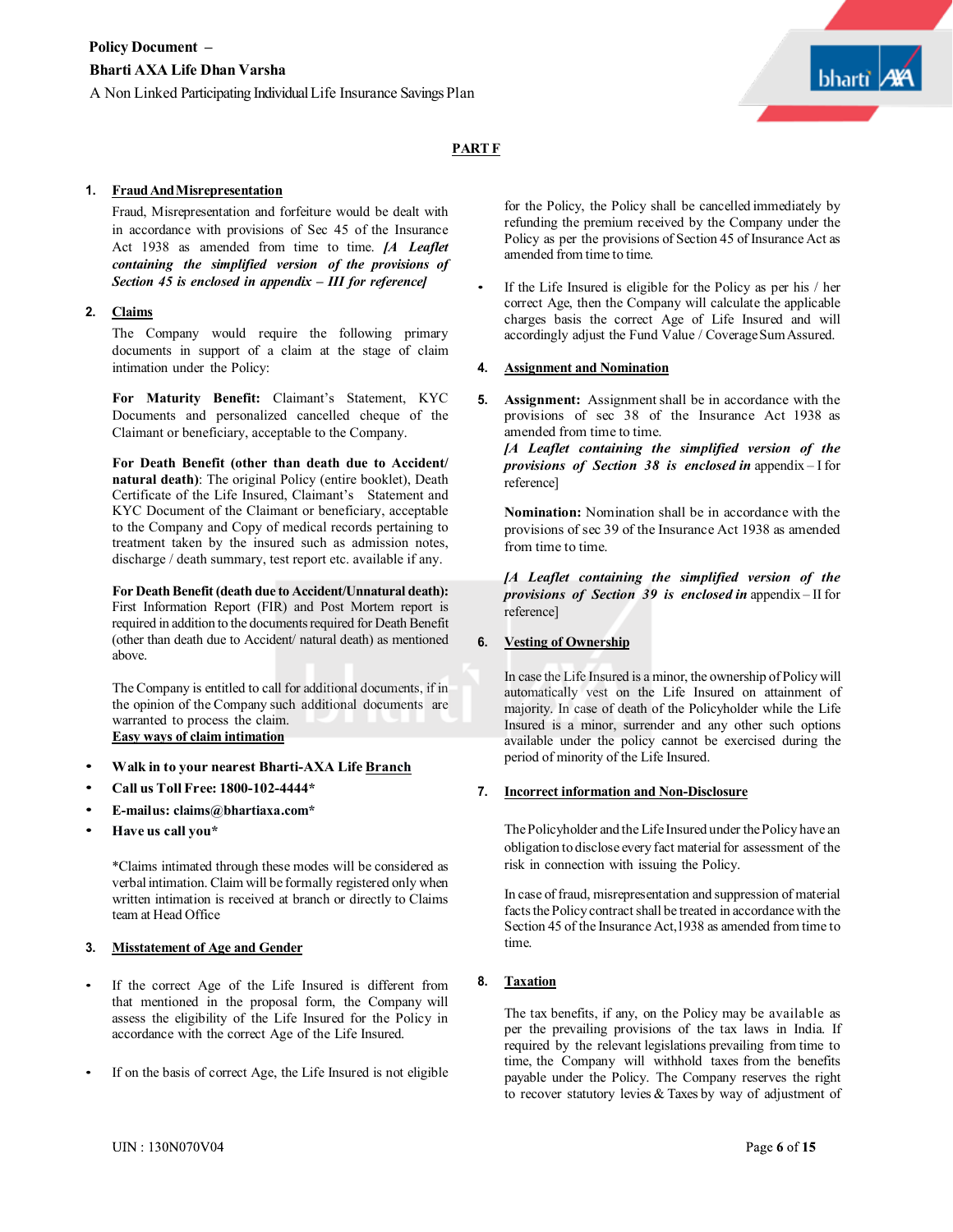

the premiums paid by the Policyholder.

#### **9. Notices**

Any notice to be given to the Policyholder under the Policy will be issued by post or electronic mail or telephone facsimile transmission to the latest address/es/fax number/email of the Policyholder available in the records of the Company.

Any change in the address of the Policyholder should be informed to the Company so as to ensure timely communication of notices and to the correct address.

Kindly refer to Part G section 1 of the Bond for intimating about the change in existing details.

#### **10. Currency and Place of Payment**

All payments to or by the Company will be in Indian rupees and shall be in accordance with the prevailing Exchange Control regulations and other relevant laws in force in India.

#### **11. Mode of communication**

The Company and the Policyholder may exchange communications pertaining to the Policy either through normal correspondence or through electronic mail and the Company shall be within its right to seek clarifications / to carry out the mandates of the Policyholder on merits in accordance with such communications. While accepting requests / mandate from the Policyholder through electronic mail, the Company may stipulate such conditions as deemed fit to give effect to and comply with the provisions of Information Technology Act 2000 and/ or such other

#### **1. CustomerService**

You can seek clarification or assistance on the Policy from the following:

- The Advisor through whom the Policy was bought •
- The Customer Service Representative of The Company at toll free no. 1800 102 4444 •
	- SMS "SERVICE" to 56677
	- WhatsApp us at : 02248815768
	- Email:service@bhartiaxa.com • Mailto:Customer Service, BhartiAXALife InsuranceCompanyLtd., Unit .No:1902, 19th Floor, Parinee Crescenzo, 'G' Block, Bandra Kurla Complex, BKC Road, Behind MCA Ground, Bandra East, Mumbai -400051, Maharashtra'CIN No.: U66010MH2005PLC157108
- **2. Grievance Redressal Procedure**

applicable laws in force fromtime to time.

#### **12. Governing Law s & Jurisdiction**

The terms and conditions of the Policy Document shall be governed by and shall be subject to the laws of India. The parties shall submit themselves to the jurisdiction of the competent court/s of law in India in respect of all matters and disputes which may arise out of in connection with the Policy Document and / or relating to the Policy.

#### **13. Term used and its meaning**

Any term not otherwise defined in this Policy Document shall have the meaning ascribed to it under Policy as defined here in Part B (m). If a particular term is not defined or otherwise articulated either in the Policy Document or under the Policy, endeavor shall be to impart the natural meaning to the said terminthecontext in which itis used.



# **Part G**

#### **Step 1: Inform us about your grievance**

In case You have any grievance, You may approach our Grievance Redressal Cell at any of the below- mentioned helplines:

- Lodge Your complaint online at
- www.bhartiaxa.com
- Call us at our toll free no.
- 1800 102 4444
- Email us at **complaints.unit@bhartiaxa.com**
- Write to us at: Grievance Redressal Cell, Bharti AXA Life Insurance Company Ltd., Spectrum Towers, 3rd Floor, 3rd Floor, Malad link road, Malad (west), Mumbai – 400064 CIN No.: U66010MH2005PLC157108
- Visit our nearest branch and meet our Grievance Officer who will assist You to redress Your grievance/ lodgeYour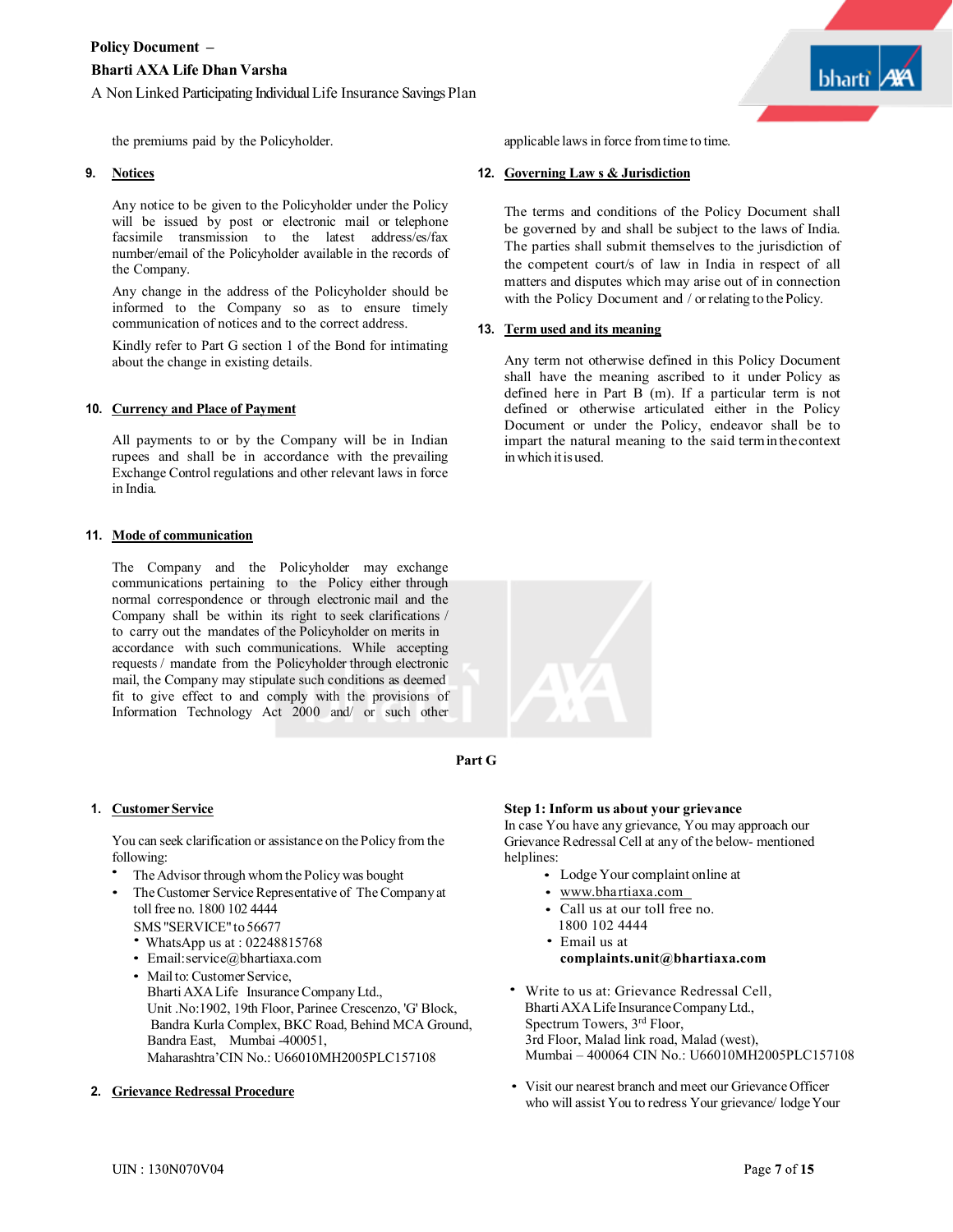

•

#### **Step 2: Tell us if You are not satisfied**

- In case You are not satisfied with the decision of the above office You may contact our Grievance Officer within 8 weeks of receipt of the resolution communication at any of the belowmentioned helplines:
- Write to our Grievance Officer at: Bharti AXA Life Insurance Company Ltd., Spectrum Towers, 3rd Floor, Malad link road, Malad (west), Mumbai – 400064 CIN No.: U66010MH2005PLC157108
- Email us at head.customerservice@bhartiaxa.com

You are requested to inform us about Your concern (if any) within 8 weeks of receipt of resolution as stated above, failing which it will be construed that the complaint is satisfactorilyresolved.

If You are not satisfied with the response or do not receive a response from us within 14 days, You may approach the Grievance Cell of the Insurance Regulatory and Development Authority (IRDA of India) of India on the following contact details:

IRDA of India Grievance Call Centre (IGCC) TOLL FREE NO:155255 Email ID: complaints@irda.gov.in You can also register your complaint online at http://www.igms.irda.gov.in/

Address for communication for complaints bypaper:

Consumer Affairs Department

Insurance Regulatory and Development Authority of India Survey No. 115/1, Financial District, Nanakramguda, Gachibowli, Hyderabad – 500 032

#### Step 3: If You are not satisfied with the resolution provided by the Company

In case You are not satisfied with the decision/ resolution of the Company, You may approach the Insurance Ombudsman. Please visit the website mentioned below for latest list of Insurance Ombudsman:

- www.bhartiaxa.com
- http://www.gbic.co.in/ombudsman.html

For informative purpose and for your ready reference, the relevant clause/s of the Insurance Act, 1938 as amended from time to time are reproduced below:

#### **Section 41 of the Insurance Act, 1938, as amended from <u>section 41 of the Insurance Act, 1938, as amended from</u>** relate to issues mentioned at clauses (a) to (f).<br> **time** to time:

**(1)** "No person shall allow or offer to allow, either directly or indirectly, as an inducement to any person to take out or renew or continue an insurance in respect of any kind of risk relating to lives or property in India, any rebate of the whole or part of the commission payable or any rebate of the premium shown on the Policy, nor shall any person taking out or renewing or continuing a Policy accept any rebate, except such rebate as may be allowed in accordance with the published prospectus or tables of the insurer:

**(2)** Any person making default in complying with the provisions of this section shall be liable for a penalty which may extend to ten lakh rupees."

#### **Section 45 of Insurance Act, 1938 as amended from time to time:**

Fraud, Misrepresentation and forfeiture would be dealt with in accordance with provisions of Sec 45 of the Insurance Act 1938 as amended from time to time. *[A Leaflet containing the simplified version of the provisions of Section 45 is enclosed in appendix – III for reference]*

#### **Section 13 of the Insurance Ombudsman Rules, 2017: Duties and Powers of Insurance Ombudsman**

- 1) The Ombudsman shall receive and consider complaints or disputes relating to
	- a) Delay in settlement of claims, beyond the time specified in the regulations, framed under the Insurance Regulatory and Development Authority of India Act, 1999;
	- b) Any partial or total repudiation of claims by the Company;
	- c) Disputes over premium paid or payable in terms of insurance policy;
	- d) Misrepresentation of policy terms and conditions at any time in the policy document or policy contract;
	- e) Legal construction of insurance policies in so far as the dispute relates to claim;
	- f) Policy servicing related grievances against insurers and their agents and intermediaries;
	- g) issuance of life insurance policy, general insurance policy including health insurance policy which is not in conformity with the proposal form submitted by the proposer;
	- h) Non-issuance of insurance policy after receipt of premium in life insurance; and
	- i) any other matter resulting from the violation of provisions of the Insurance Act, 1938, as amended from time to time, or the regulations, circulars, guidelines or instructions issued by the IRDAI from time to time or the terms and conditions of the policy contract, in so far as they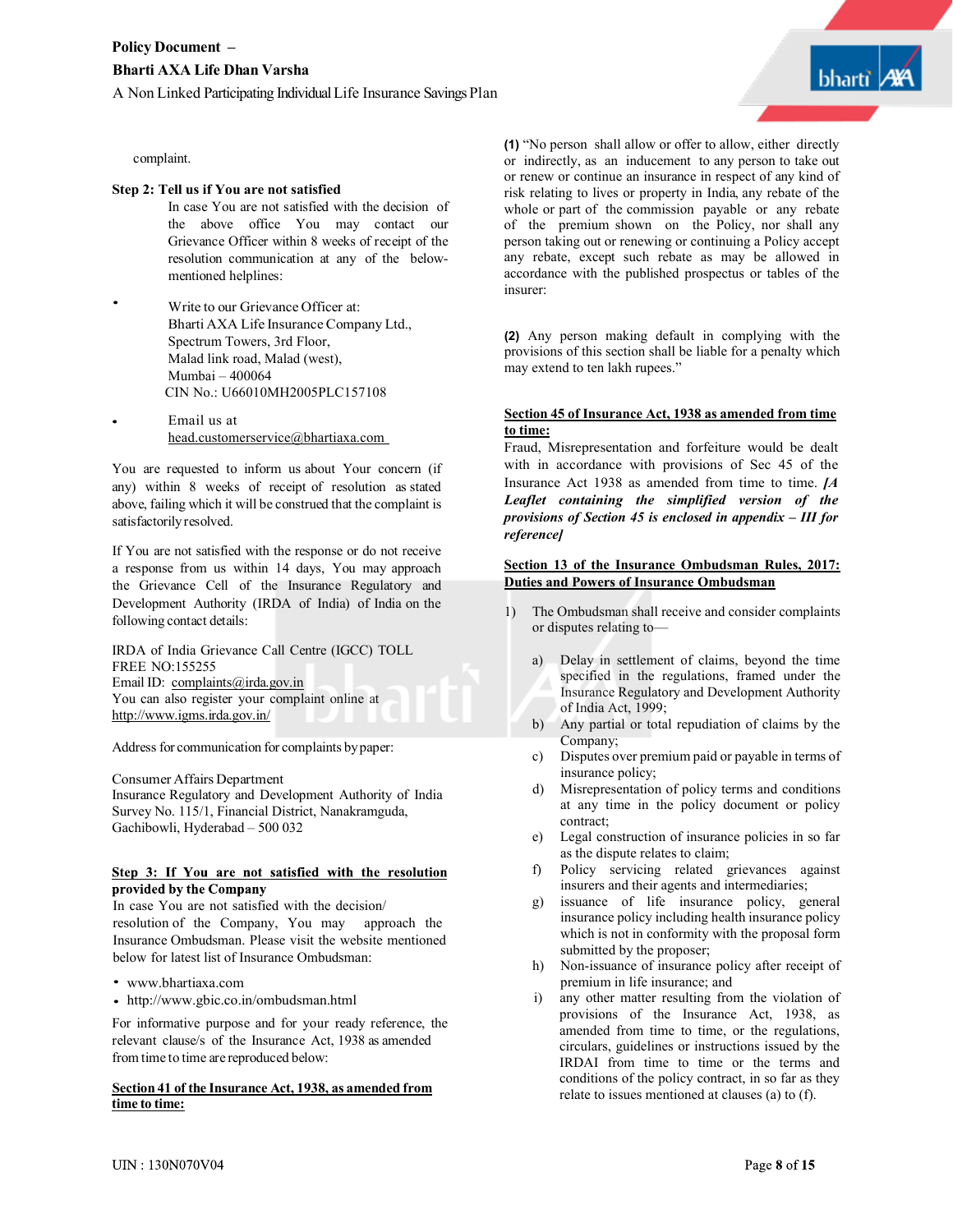- 2) The Ombudsman shall act as counselor and mediator relating to matters specified in sub-rule (1) provided there is written consent of the parties to the dispute.
- 3) The Ombudsman shall be precluded from handling any matter if he is an interested party or having conflict of interest.
- The Central Government or as the case may be, the IRDAI may, at any time refer any complaint or dispute relating to insurance matters specified in sub-rule (1), to the Insurance Ombudsman and such complaint or dispute shall be entertained by the Insurance Ombudsman and be dealt with as if it is a complaint made under Clause provided herein below.

#### **Section 14 of the Insurance Ombudsman Rules, 2017: Manner in which complaint to be made**

- 1) Any person who has a grievance against the Company, may himself or through his legal heirs, nominee or assignee, make a complaint in writing to the Insurance Ombudsman within whose territorial jurisdiction the branch or office of the Company complained against or the residential address or place of residence of the complainant is located.
- 2) The complaint shall be in writing, duly signed by the complainant or through his legal heirs, nominee or assignee and shall state clearly the name and address of the complainant, the name of the branch or office of the Company against whom the complaint is made, the facts giving rise to the complaint, supported by documents, the nature and extent of the loss caused to the complainant and the relief sought from the Insurance Ombudsman.
- 3) No complaint to the Insurance Ombudsman shall lie unless
	- a. the complainant makes a written representation to the Company named in the complaint and i. either the Company had rejected the complaint; or

ii. the complainant had not received any reply within a period of one month after the Company received his representation; or

iii. the complainant is not satisfied with the reply given to him by the Company;

b. The complaint is made within one year—

i. after the order of the Company rejecting the representation is received; or

ii. after receipt of decision of the Company which is not to the satisfaction of the complainant;

iii. after expiry of a period of one month from the date of sending the written representation to the Company if the Company fails to furnish reply to the complainant.

- 4) The Ombudsman shall be empowered to condone the delay in such cases as he may consider necessary, after calling for objections of the Company against the proposed condonation and after recording reasons for condoning the delay and in case the delay is condoned, the date of condonation of delay shall be deemed to be the date of filing of the complaint, for further proceedings under these rules.
- 5) No complaint before the Insurance Ombudsman shall be maintainable on the same subject matter on which proceedings are pending before or disposed of by any court or consumer forum or arbitrator.

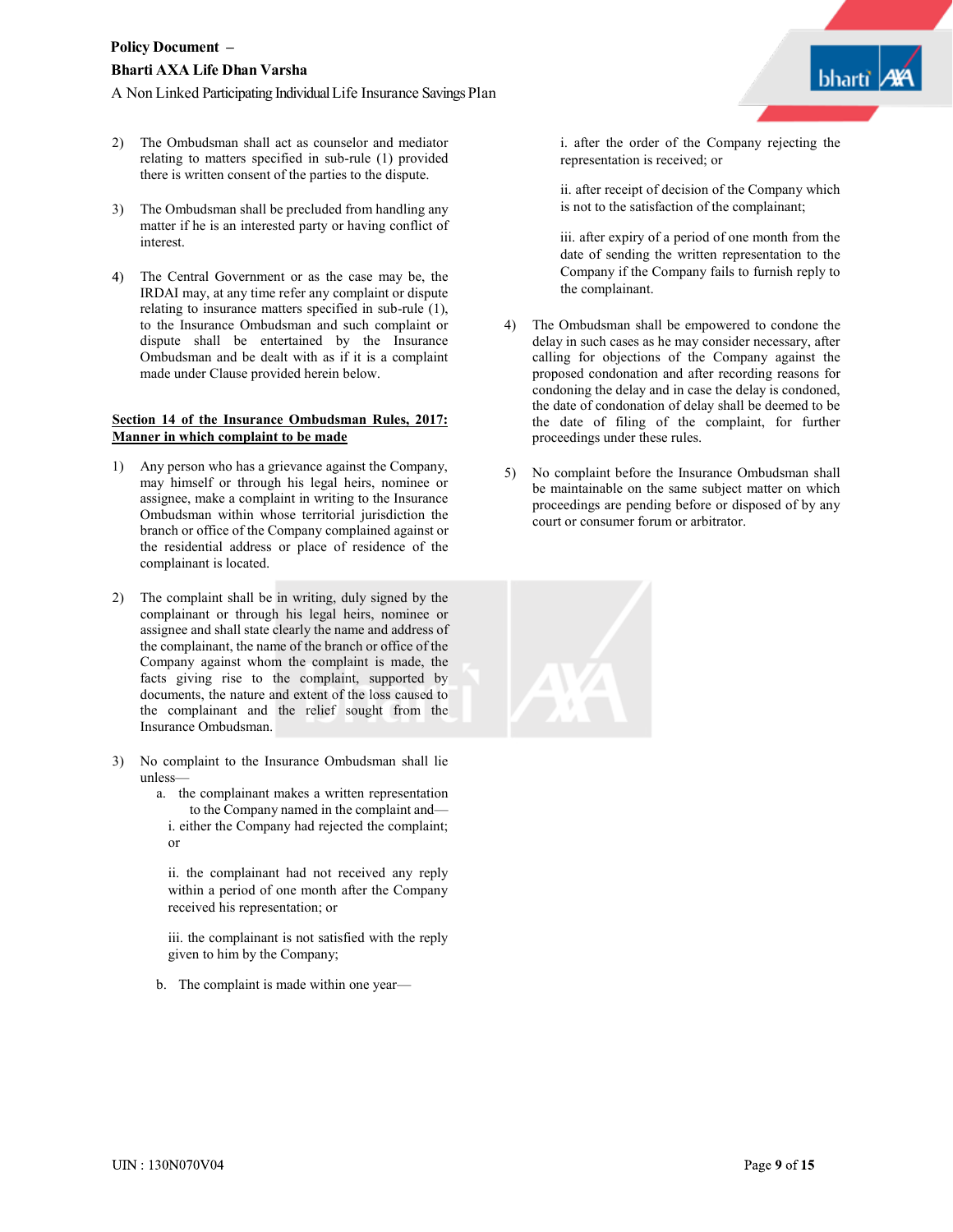

## **List of Ombudsman (For the updated list You may refer to IRDA of India website)**

# **Address & Contact Details of Ombudsmen Centres**

Office of The Governing Body of Insurance Council (Monitoring Body for Offices of Insurance Ombudsman)

3rd Floor, Jeevan Seva Annexe, Santacruz(West), Mumbai - 400054. Tel no: 26106671/6889. Email id: inscoun@gbic.co.in website:

**=================================================================================**

complaint is not resolved/ not satisfied/not responded for 30 days then You can approach The Office of the Insurance Ombudsman (Bimalokpal)

Please visit our website for details to lodge complaint with Ombudsman.

| <b>Office of the Ombudsman</b>                                                                                                                                                                                      | <b>Contact Details</b>                                                                           | <b>Areas of Jurisdiction</b>                                                       |
|---------------------------------------------------------------------------------------------------------------------------------------------------------------------------------------------------------------------|--------------------------------------------------------------------------------------------------|------------------------------------------------------------------------------------|
| <b>AHMEDABAD</b><br><b>Office of the Insurance</b><br>Ombudsman,<br>Jeevan Prakash Building, 6th floor,<br>Tilak Marg, Relief Road,<br>Ahmedabad $-380001$                                                          | Tel.:- 079 - 25501201/02/05/06 Fax: 079 -<br>27546142<br>Email: bimalokpal.ahmedabad@ecoi.co.in  | Gujarat,<br>Dadra & Nagar Haveli,<br>Daman and Diu                                 |
| <b>BENGALURU</b><br><b>Office of the Insurance</b><br>Ombudsman,<br>Jeevan Soudha Building, PID No.<br>57-27-N-19<br>Ground Floor, 19/19, 24th Main<br>Road,<br>JP Nagar, Ist Phase,<br><b>BENGALURU - 560 078.</b> | Tel.: 080 - 26652048 / 26652049<br>Email: bimalokpal.bengaluru@ecoi.co.in<br>narti               | Karnataka                                                                          |
| <b>BHOPAL</b><br><b>Office of the Insurance</b><br>Ombudsman.<br>Janak Vihar Complex, 2nd Floor,<br>6, Malviya Nagar, Opp. Airtel<br>Office,<br><b>Near New Market,</b><br><b>BHOPAL-462 003.</b>                   | Tel.: 0755 - 2769201 / 2769202<br>Fax: 0755 - 2769203<br>Email: bimalokpal.bhopal@ecoi.co.in     | <b>Madhya Pradesh</b><br>Chattisgarh                                               |
| <b>BHUBANESHWAR</b><br><b>Office of the Insurance</b><br>Ombudsman,<br>62, Forest Park,<br><b>BHUBANESHWAR-751 009.</b>                                                                                             | Tel.: 0674 - 2596461 /2596455<br>Fax: 0674 - 2596429<br>Email:bimalokpal.bhubaneswar@ecoi.co.in  | <b>Orissa</b>                                                                      |
| <b>CHANDIGARH</b><br><b>Office of the Insurance</b><br>Ombudsman,<br>S.C.O. No. 101, 102 & 103, 2nd<br>Floor,<br>Batra Building, Sector 17 - D,                                                                     | Tel.: 0172 - 2706196 / 2706468<br>Fax: 0172 - 2708274<br>Email: bimalokpal.chandigarh@ecoi.co.in | Punjab,<br>Haryana,<br><b>Himachal Pradesh,</b><br>Jammu & Kashmir,<br>Chandigarh. |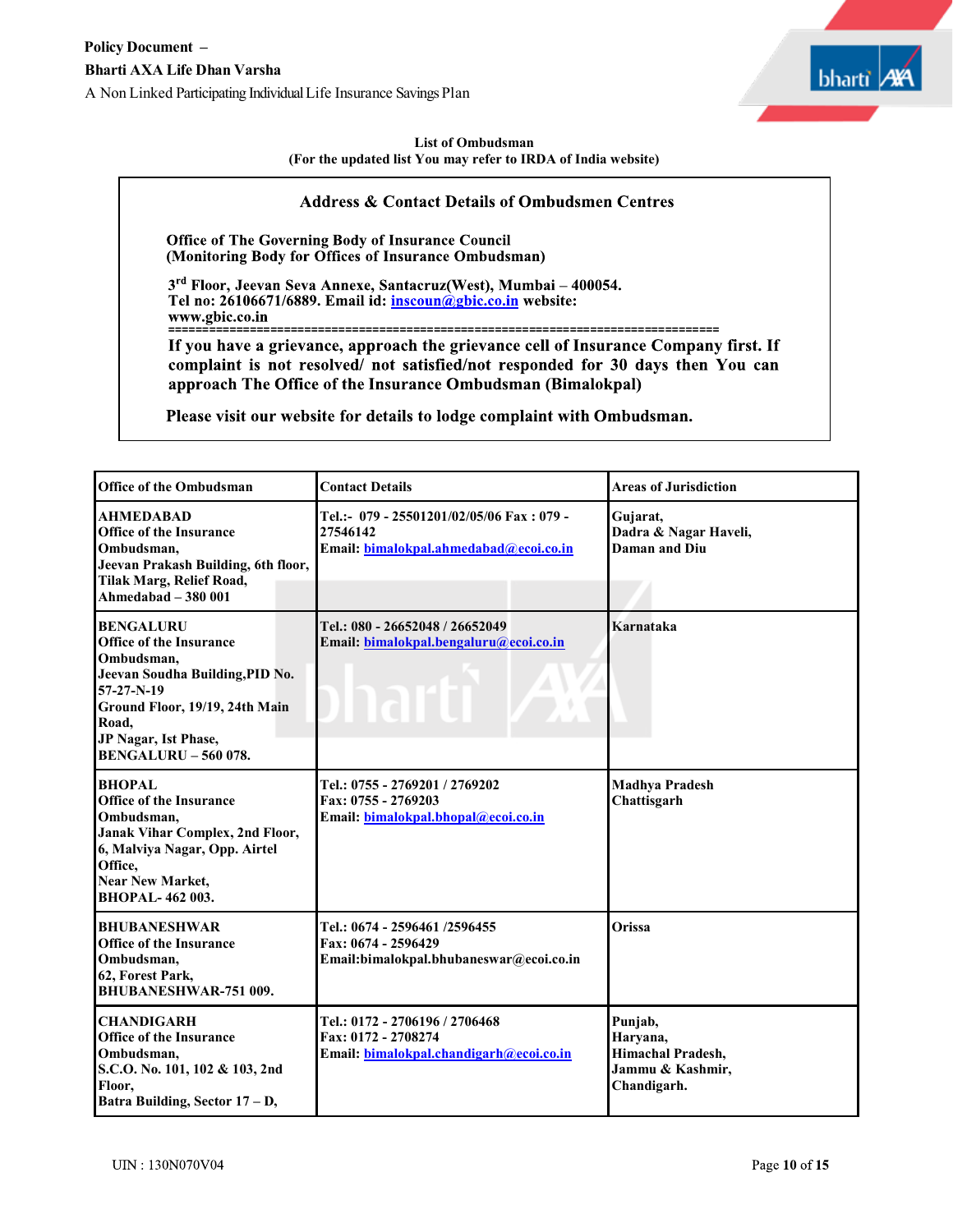A Non Linked Participating IndividualLife Insurance Savings Plan



| CHANDIGARH-160 017.                                                                                                                                                                              |                                                                                                  |                                                                                                                                                                                |
|--------------------------------------------------------------------------------------------------------------------------------------------------------------------------------------------------|--------------------------------------------------------------------------------------------------|--------------------------------------------------------------------------------------------------------------------------------------------------------------------------------|
| <b>CHENNAI</b><br><b>Office of the Insurance</b><br>Ombudsman,<br>Fatima Akhtar Court, 4th Floor,<br>453,<br>Anna Salai, Teynampet,<br><b>CHENNAI-600 018.</b>                                   | Tel.: 044 - 24333668 / 24335284<br>Fax: 044 - 24333664<br>Email: bimalokpal.chennai@ecoi.co.in   | Tamil Nadu,<br><b>Pondicherry Town and</b><br>Karaikal (which are part of<br>Pondicherry).                                                                                     |
| DELHI-<br><b>Office of the Insurance</b><br>Ombudsman,<br>2/2 A, Universal Insurance<br>Bldg., Asaf Ali Road,<br><b>NEW DELHI-110 002.</b>                                                       | Tel.: 011 - 23239633 / 23237532<br>Fax: 011 - 23230858<br>Email: bimalokpal.delhi@ecoi.co.in     | <b>Delhi</b>                                                                                                                                                                   |
| <b>GUWAHATI</b><br><b>Office of the Insurance</b><br>Ombudsman,<br>Jeevan Nivesh, 5th Floor,<br>Nr. Panbazar over bridge, S.S.<br>Road, GUWAHATI-781<br>001(ASSAM)                               | Tel.: 0361 - 2132204 / 2132205<br>Fax: 0361 - 2732937<br>Email: bimalokpal.guwahati@ecoi.co.in   | Assam.<br>Meghalaya,<br>Manipur,<br>Mizoram.<br><b>Arunachal Pradesh,</b><br><b>Nagaland and Tripura.</b>                                                                      |
| HYDERABAD.<br><b>Office of the Insurance</b><br>Ombudsman,<br>6-2-46, 1st floor, "Moin Court",<br><b>Lane Opp. Saleem Function Palace,</b><br>A. C. Guards, Lakdi-Ka-Pool,<br>HYDERABAD-500 004. | Tel.: 040 - 65504123 / 23312122<br>Fax: 040 - 23376599<br>Email: bimalokpal.hyderabad@ecoi.co.in | Andhra Pradesh,<br>Telangana,<br>Yanam and<br>part of Territory of Pondicherry.                                                                                                |
| <b>JAIPUR</b><br><b>Office of the Insurance</b><br>Ombudsman,<br>Jeevan Nidhi II, Ground Floor,<br><b>Bhawani Singh Marg,</b><br><b>JAIPUR - 302005.</b>                                         | Tel.: 0141 - 2740363<br>Email: bimalokpal.jaipur@ecoi.co.in                                      | Rajasthan                                                                                                                                                                      |
| <b>ERNAKULAM</b><br><b>Office of the Insurance</b><br>Ombudsman,<br>2nd Floor, Pulinat Bldg.,<br>Opp. Cochin Shipyard, M. G. Road,<br><b>ERNAKULAM-682015.</b>                                   | Tel.: 0484 - 2358759 / 2359338<br>Fax: 0484 - 2359336<br>Email: bimalokpal.ernakulam@ecoi.co.in  | Kerala,<br>Lakshadweep,<br><b>Mahe-a part of Pondicherry</b>                                                                                                                   |
| <b>KOLKATA</b><br><b>Office of the Insurance</b><br>Ombudsman,<br>Hindustan Building. Annexe, 4th<br>Floor,<br>4, C.R.Avenue,<br><b>KOLKATA - 700072</b>                                         | Tel.: 033 - 22124339 / 22124340<br>Fax: 033 - 22124341<br>Email: bimalokpal.kolkata@ecoi.co.in   | West Bengal,<br>Sikkim,<br>Andaman & Nicobar Islands.                                                                                                                          |
| <b>LUCKNOW</b><br><b>Office of the Insurance</b><br>Ombudsman,<br>6th Floor, Jeevan Bhawan, Phase-<br>П,                                                                                         | Tel.: 0522 - 2231330 / 2231331<br>Fax: 0522 - 2231310<br>Email: bimalokpal.lucknow@ecoi.co.in    | <b>Districts of Uttar Pradesh:</b><br>Laitpur, Jhansi, Mahoba, Hamirpur,<br>Banda, Chitrakoot, Allahabad,<br>Mirzapur, Sonbhabdra, Fatehpur,<br>Pratapgarh, Jaunpur, Varanasi, |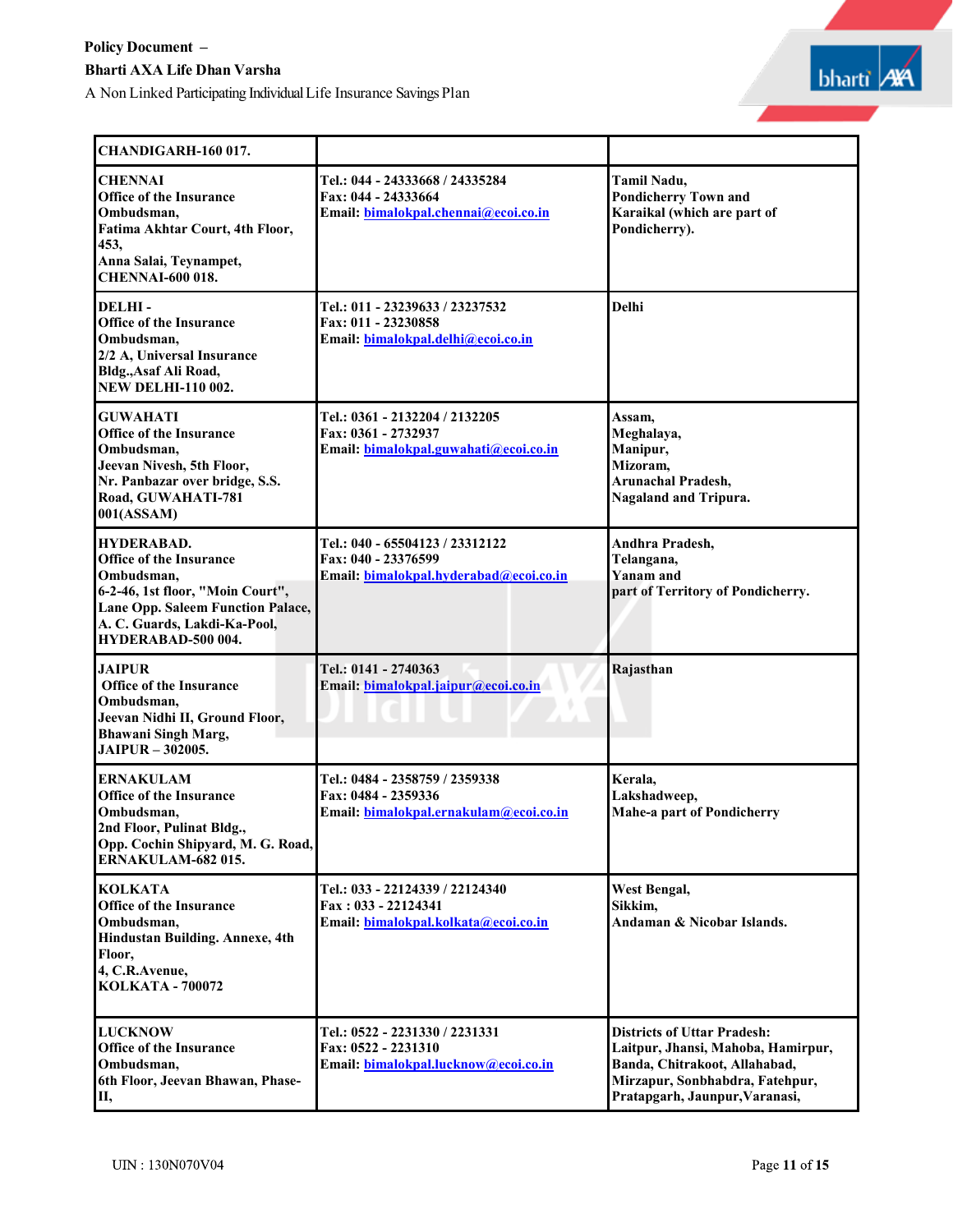

| Nawal Kishore Road, Hazratganj,<br>LUCKNOW-226 001.                                                                                                                                  |                                                                                               | Gazipur, Jalaun, Kanpur, Lucknow,<br>Unnao, Sitapur, Lakhimpur, Bahraich,<br>Barabanki, Raebareli, Sravasti, Gonda,<br>Faizabad, Amethi, Kaushambi,<br>Balrampur, Basti, Ambedkarnagar,<br>Sultanpur, Maharajgang,<br>Santkabirnagar, Azamgarh,<br>Kushinagar, Gorkhpur, Deoria, Mau,<br>Ghazipur, Chandauli, Ballia,<br>Sidharathnagar.                                                                                                 |
|--------------------------------------------------------------------------------------------------------------------------------------------------------------------------------------|-----------------------------------------------------------------------------------------------|------------------------------------------------------------------------------------------------------------------------------------------------------------------------------------------------------------------------------------------------------------------------------------------------------------------------------------------------------------------------------------------------------------------------------------------|
| <b>MUMBAI</b><br><b>Office of the Insurance</b><br>Ombudsman,<br>3rd Floor, Jeevan Seva Annexe, S.V.<br>Road, Santacruz(W),<br><b>MUMBAI-400 054.</b>                                | Tel.: 022 - 26106552 / 26106960<br>Fax: 022 - 26106052<br>Email: bimalokpal.mumbai@ecoi.co.in | Goa.<br>Mumbai Metropolitan Region<br>excluding Navi Mumbai & Thane.                                                                                                                                                                                                                                                                                                                                                                     |
| <b>NOIDA</b><br><b>Office of the Insurance</b><br>Ombudsman,<br>Bhagwan Sahai Palace, 4th Floor,<br>Main Road, Naya Bans, Sector-15,<br>Distt. Gautam Buddh Nagar<br>$U.P - 201301.$ | Tel.: 0120-2514250 / 2514252 / 2514253 Email:<br>bimalokpal.noida@ecoi.co.in                  | State of Uttaranchal and the following<br><b>Districts of Uttar Pradesh:</b><br>Agra, Aligarh, Bagpat, Bareilly, Bijnor,<br>Budaun, Bulandshehar, Etah, Kanooj,<br>Mainpuri, Mathura, Meerut,<br>Moradabad, Muzaffarnagar, Oraiyya,<br>Pilibhit, Etawah, Farrukhabad,<br>Firozbad, Gautambodhanagar,<br>Ghaziabad, Hardoi, Shahjahanpur,<br>Hapur, Shamli, Rampur, Kashganj,<br>Sambhal, Amroha, Hathras,<br>Kanshiramnagar, Saharanpur. |
| <b>PUNE</b><br><b>Office of the Insurance</b><br>Ombudsman,<br>Jeevan Darshan Bldg., 3rd Floor, C.<br>T.S No.s 195 to198, N.C. Kelkar<br>Road, Narayan Peth,<br><b>PUNE -411030.</b> | Tel.: 020-41312555<br>Email: bimalokpal.pune@ecoi.co.in<br>lari                               | Maharashtra,<br>Area of Navi Mumbai and Thane<br>excluding Mumbai Metropolitan<br>Region.                                                                                                                                                                                                                                                                                                                                                |
| <b>PATNA</b><br><b>Office of the Insurance</b><br>Ombudsman,<br>1st Floor, Kalpana Arcade<br><b>Building,</b><br>Bazar Samiti Road, Bahadurpur,<br><b>PATNA - 800006</b>             | Tel.: 0612-2680952<br>Email id: bimalokpal.patna@ecoi.co.in.                                  | Bihar, Jharkhand.                                                                                                                                                                                                                                                                                                                                                                                                                        |

# **BEWARE OF SPURIOUS/FRAUD PHONE CALLS!**

IRDAI is not involved in activities like selling insurance policies, announcing bonus or investment of premiums. Public receiving such phone calls are requested to lodge a police complaint.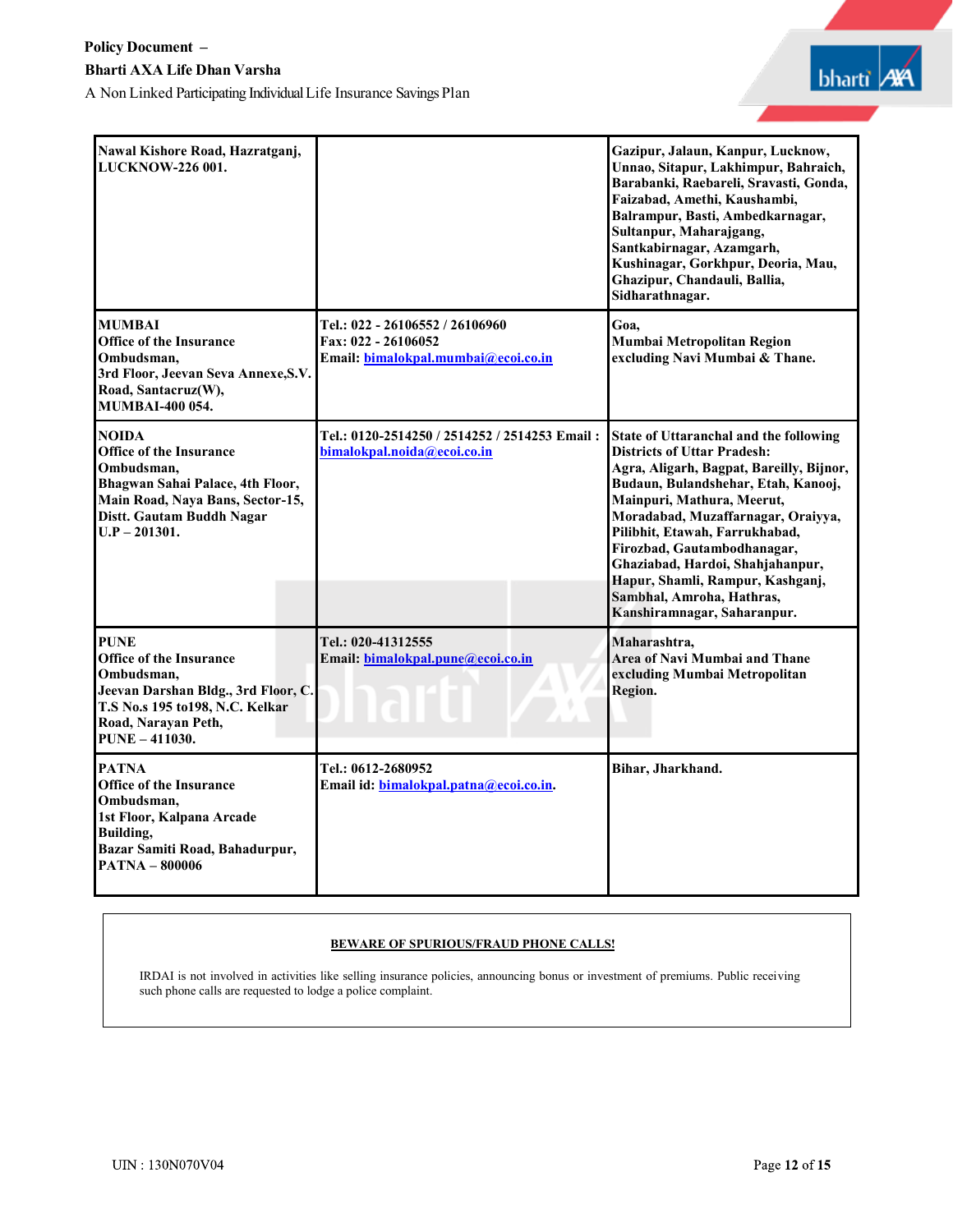

Assignment or transfer of a Policy should be in accordance with Section 38 of the Insurance Act, 1938 as amended from time to time. The extant provisions in this regard are as follows:

- 01. This Policy may be transferred/assigned, wholly or in part, with or without consideration.
- 02. An Assignment may be effected in a Policy by an endorsement upon the Policy itself or by a separate instrument under notice to the Insurer.
- 03. The instrument of assignment should indicate the fact of transfer or assignment and the reasons for the assignment or transfer, antecedents of the assignee and terms on which assignment is made.
- 04. The assignment must be signed by the transferor or assignor or duly authorized agent and attested by at least one witness.
- 05. The transfer of assignment shall not be operative as against an insurer until a notice in writing of the transfer or assignment and either the said endorsement or instrument itself or copy there of certified to be correct by both transferor and transferee or their duly authorized agents have been delivered to the insurer.
- 06. Fee to be paid for assignment or transfer can be specified by the Authority through Regulations.
- 07. On receipt of notice with fee, the insurer should Grant a written acknowledgement of receipt of notice. Such notice shall be conclusive evidence against the insurer of duly receiving the notice.
- 08. If the insurer maintains one or more places of business, such notices shall be delivered only at the place where the Policy is being serviced.
- 09. The insurer may accept or decline to act upon any transfer or assignment or endorsement, if it has sufficient reasons to believe that it is
	- a. not bonafide or
	- b. not in the interest of the Policyholder or
	- c. not in public interest or

d. is for the purpose of trading of the insurance Policy.

- 10. Before refusing to act upon endorsement, the Insurer should record the reasons in writing and communicate the same in writing to Policyholder within 30 days from the date of Policyholder giving a notice of transfer or assignment.
- 11. In case of refusal to act upon the endorsement by the Insurer, any person aggrieved by the refusal may prefer a claim to IRDAI within 30 days of receipt of the refusal letter from the Insurer.
- 12. The priority of claims of persons interested in an insurance Policy would depend on the date on which the notices of assignment or transfer is delivered to the insurer; where there are more than one instruments of transfer or

assignment, the priority will depend on dates of delivery of such notices. Any dispute in this regard as to priority should be referred to Authority.

13. Every assignment or transfer shall be deemed to be absolute assignment or transfer and the assignee or transferee shall be deemed to be absolute assignee or transferee, except

a. where assignment or transfer is subject to terms and conditions of transfer or assignment OR

b. where the transfer or assignment is made upon condition that

- i. the proceeds under the Policy shall become payable to Policyholder or nominee(s) in the event of assignee or transferee dying before the insured OR
- ii. the insured surviving the term of the Policy

Such conditional assignee will not be entitled to obtain a loan on Policy or surrender the Policy. This provision will prevail notwithstanding any law or custom having force of law which is contrary to the above position.

14. In other cases, the insurer shall, subject to terms and conditions of assignment, recognize the transferee or assignee named in the notice as the absolute transferee or assignee and such person

a. shall be subject to all liabilities and equities to which the transferor or assignor was subject to at the date of transfer or assignment and

- b. may institute any proceedings in relation to the Policy
- c. obtain loan under the Policy or surrender the Policy without obtaining the consent of the transferor or assignor or making him a party to the proceedings
- 15. Any rights and remedies of an assignee or transferee of a life insurance Policy under an assignment or transfer effected before commencement of the Insurance Laws (Amendment), 2014 shall not be affected by this section.

*[Disclaimer: This is not a comprehensive list of amendments of Insurance Laws (Amendment), 2014 and only a simplified version prepared for general information. Policy Holders are advised to refer to Original Insurance Law (Amendment), 2014. ]*

#### **Appendix II: Section 39 - Nomination by Policyholder**

Nomination of a life insurance Policy is as below in accordance with Section 39 of the Insurance Act, 1938 as amended from time to time. The extant provisions in this regard are as follows:

- 01. The Policyholder of a life insurance on his own life may nominate a person or persons to whom money secured by the Policy shall be paid in the event of his death.
- 02. Where the nominee is a minor, the Policyholder may appoint any person to receive the money secured by the Policy in the event of Policyholder's death during the minority of the nominee. The manner of appointment to be laid down by the insurer.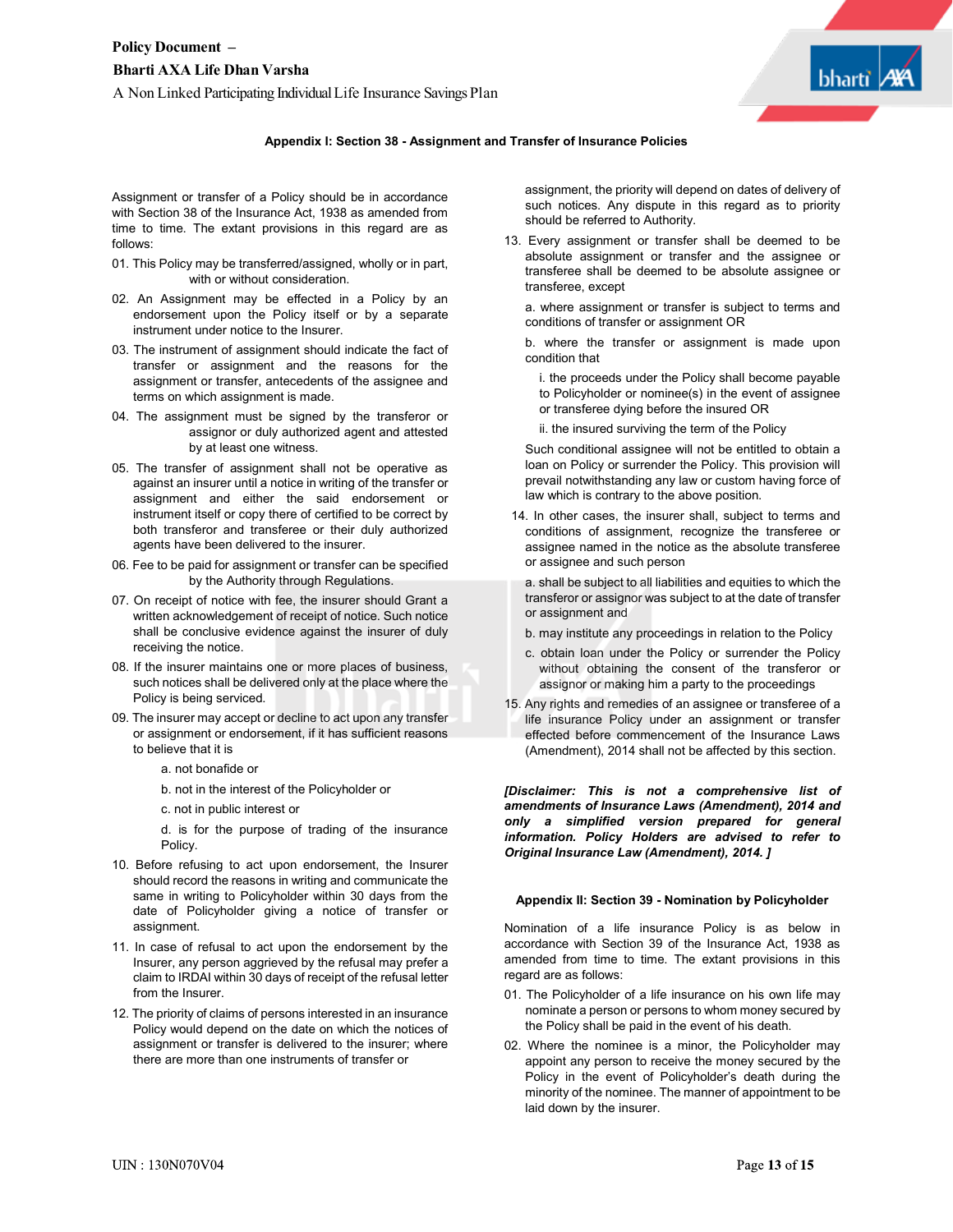A Non Linked Participating IndividualLife Insurance Savings Plan

- 03. Nomination can be made at any time before the maturity of the Policy.
- 04. Nomination may be incorporated in the text of the Policy itself or may be endorsed on the Policy communicated to the insurer and can be registered by the insurer in the records relating to the Policy.
- 05. Nomination can be cancelled or changed at any time before Policy matures, by an endorsement or a further endorsement or a will as the case may be.
- 06. A notice in writing of Change or Cancellation of nomination must be delivered to the insurer for the insurer to be liable to such nominee. Otherwise, insurer will not be liable if a bonafide payment is made to the person named in the text of the Policy or in the registered records of the insurer.
- 07. Fee to be paid to the insurer for registering change or cancellation of a nomination can be specified by the Authority through Regulations.
- 08. On receipt of notice with fee, the insurer should grant a written acknowledgement to the Policyholder of having registered a nomination or cancellation or change thereof.
- 09. A transfer or assignment made in accordance with Section 38 shall automatically cancel the nomination except in case of assignment to the insurer or other transferee or assignee for purpose of loan or against security or its reassignment after repayment. In such case, the nomination will not get cancelled to the extent of insurer's or transferee's or assignee's interest in the Policy. The nomination will get revived on repayment of the loan.
- 10. The right of any creditor to be paid out of the proceeds of any Policy of life insurance shall not be affected by the nomination.
- 11. In case of nomination by Policyholder whose life is insured, if the nominees die before the Policyholder, the proceeds are payable to Policyholder or his heirs or legal representatives or holder of succession certificate.
- 12. In case nominee(s) survive the person whose life is insured, the amount secured by the Policy shall be paid to such survivor(s).
- 13. Where the Policyholder whose life is insured nominates his
	- a. parents or
	- b. spouse or
	- c. children or
	- d. spouse and children
	- e. or any of them

the nominees are beneficially entitled to the amount payable by the insurer to the Policyholder unless it is proved that Policyholder could not have conferred such beneficial title on the nominee having regard to the nature of his title.

- 14. If nominee(s) die after the Policyholder but before his share of the amount secured under the Policy is paid, the share of the expired nominee(s) shall be payable to the heirs or legal representative of the nominee or holder of succession certificate of such nominee(s).
- 15. The provisions of sub-section 7 and 8 (13 and 14 above) shall apply to all life insurance policies maturing for

payment after the commencement of Insurance Laws (Amendment), 2014 (i.e 26.12.2014).

- 16. If Policyholder dies after maturity but the proceeds and benefit of the Policy has not been paid to him because of his death, his nominee(s) shall be entitled to the proceeds and benefit of the Policy.
- 17. The provisions of Section 39 are not applicable to any life insurance Policy to which Section 6 of Married Women's Property Act, 1874 applies or has at any time applied except where before or after Insurance Laws (Amendment) 2014, a nomination is made in favor of spouse or children or spouse and children whether or not on the face of the Policy it is mentioned that it is made under Section 39. Where nomination is intended to be made to spouse or children or spouse and children under Section 6 of MWP Act, it should be specifically mentioned on the Policy. In such a case only, the provisions of Section 39 will not apply.

*[Disclaimer: This is not a comprehensive list of amendments of Insurance Laws (Amendment),2014 and only a simplified version prepared for general information. Policy Holders are advised to refer to Original Insurance Law (Amendment), 2014.]*

#### **Appendix III: Section 45 – Policy shall not be called in question on the ground of mis-statement after three years**

Provisions regarding Policy not being called into question in terms of Section 45 of the Insurance Act, 1938, as amended from time to time.

- 01. No Policy of Life Insurance shall be called in question **on any ground whatsoever** after expiry of 3 yrs from
	- a. the date of issuance of Policy or
	- b. the date of commencement of risk or
	- c. the date of revival of Policy or
	- d. the date of rider to the Policy

whichever is later.

- 02. On the ground of fraud, a Policy of Life Insurance may be called in question within 3 years from
	- a. the date of issuance of Policy or
	- b. the date of commencement of risk or
	- c. the date of revival of Policy or

d. the date of rider to the Policy

whichever is later.

For this, the insurer should communicate in writing to the insured or legal representative or nominee or assignees of insured, as applicable, mentioning the ground and materials on which such decision is based.

03. Fraud means any of the following acts committed by insured or by his agent, with the intent to deceive the insurer or to induce the insurer to issue a life insurance Policy:

a. The suggestion, as a fact of that which is not true and which the insured does not believe to be true;

b. The active concealment of a fact by the insured having knowledge or belief of the fact;